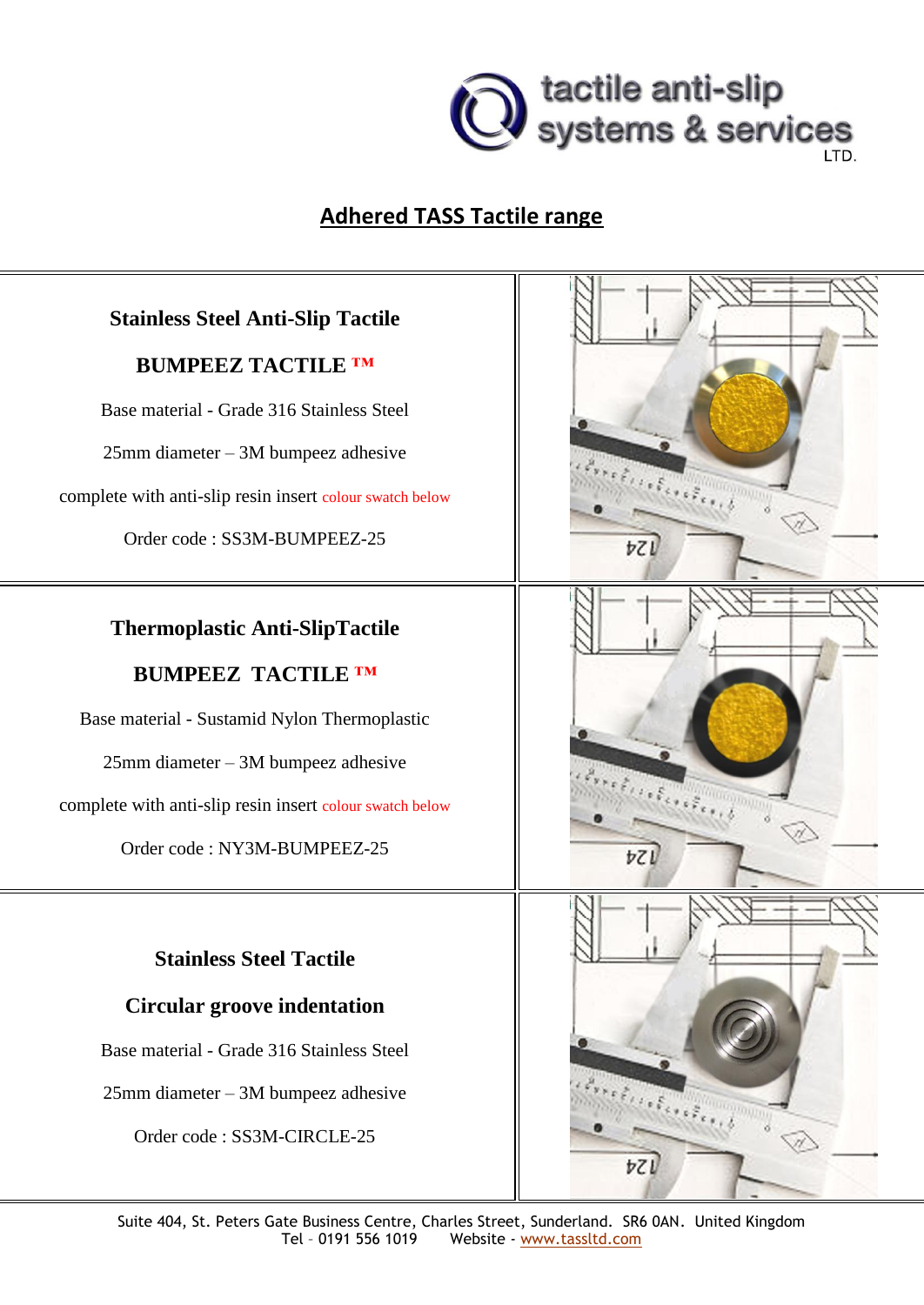

#### **Thermoplastic Tactile**

#### **Circular groove indentation**

Base material - Sustamid Nylon Thermoplastic

25mm diameter – 3M bumpeez adhesive

various colours see below

Order code : NY3M-CIRCLE-25

#### **Stainless Steel Tactile**

#### **Cross Hatch indentation**

Base material - Grade 316 Stainless Steel

25mm diameter – 3M bumpeez adhesive

Order code : SS3M-CROSS-25

# **Thermoplastic Tactile**

#### **Cross Hatch indentation**

Base material - Sustamid Nylon Thermoplastic

25mm diameter – 3M bumpeez adhesive

various colours see below

Order code : NY3M-CROSS-25